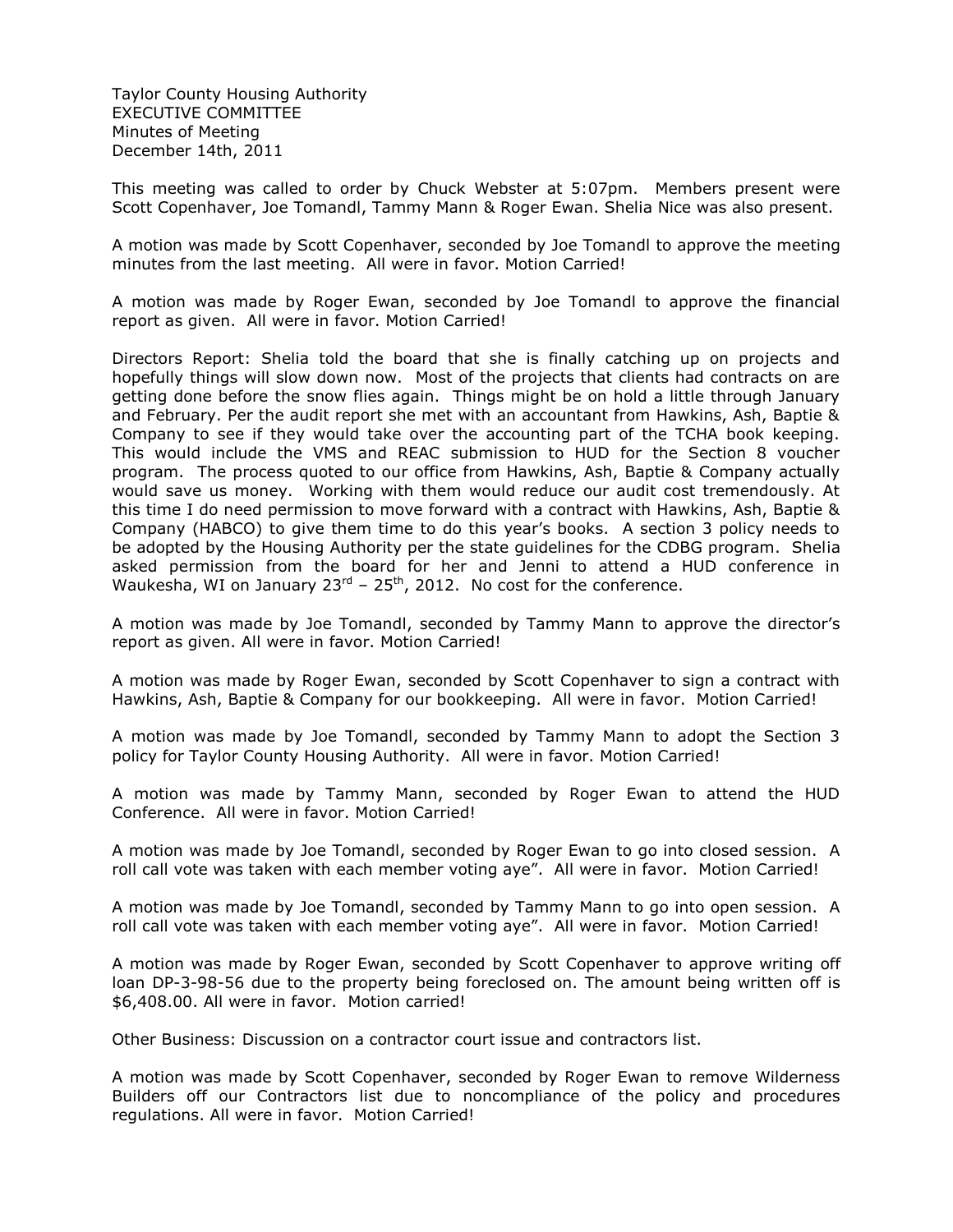Conflict of interest: N/A

A motion was made by Roger Ewan, seconded by Scott Copenhaver to adjourn the meeting. All were in favor. Motion carried.

"These minutes are subject to approval" Respectfully,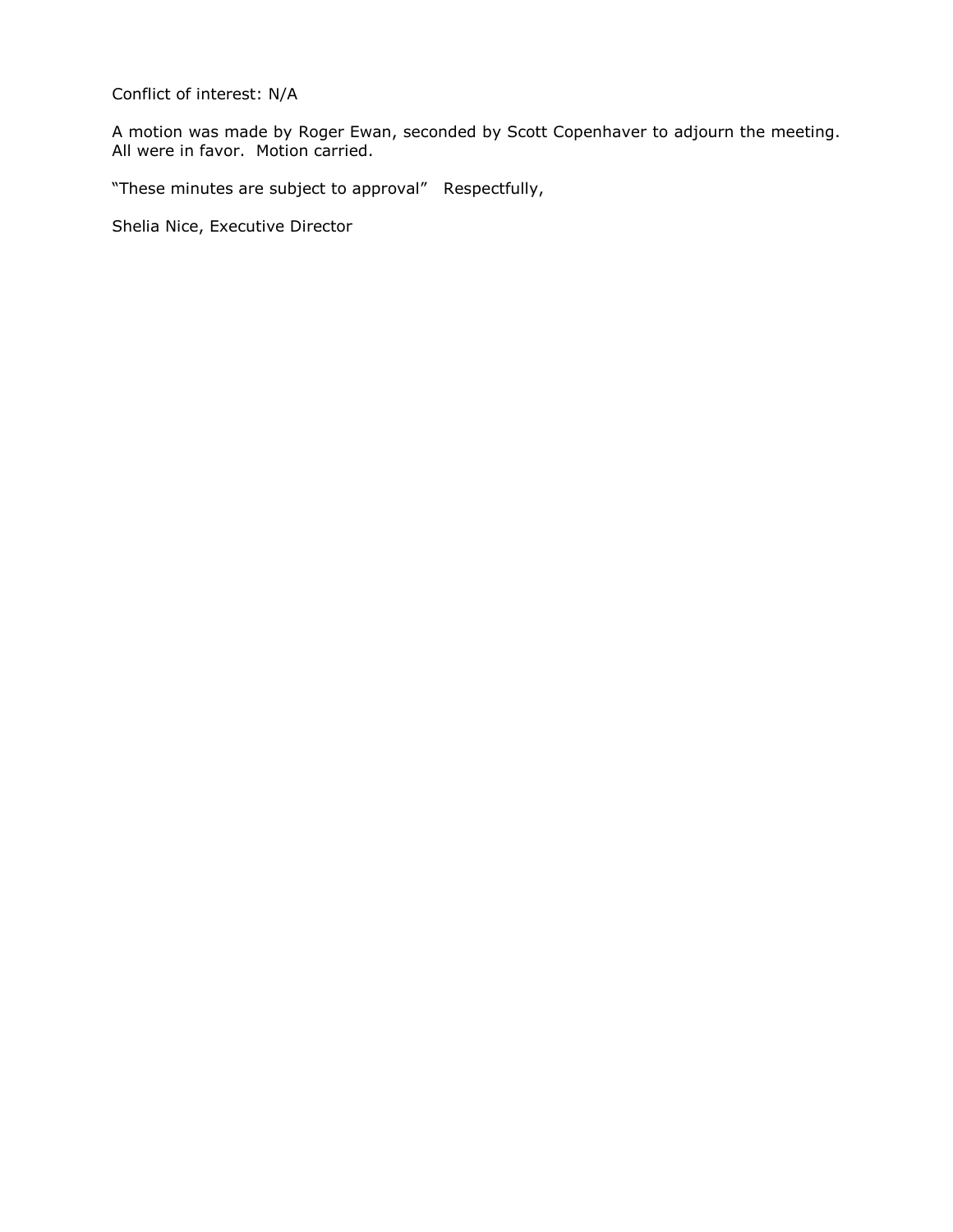Taylor County Housing Authority EXECUTIVE COMMITTEE Minutes of Meeting October 12th, 2011

This meeting was called to order by Chuck Webster at 5:00pm. Members present were Scott Copenhaver, Joe Tomandl, Tammy Mann & Roger Ewan. Shelia Nice was also present.

A motion was made by Scott Copenhaver, seconded by Joe Tomandl to approve the meeting minutes from the last meeting. All were in favor. Motion Carried!

A motion was made by Roger Ewan, seconded by Tammy Mann to approve the financial report as given. All were in favor. Motion Carried!

Directors Report: Shelia let the board know that things are actually going pretty good now. A lot of projects are getting done, and the funds from the state have been coming in fine now. The audit report came in and she gave each board member a copy of that and mentioned they should look it over and if they have questions we could go through it at the next meeting. She let them know Jennifer has her REAC done for HUD. Shelia also brought them up to date on some clients with projects.

A motion was made by Roger Ewan, seconded by Joe Tomandl to approve the director's report as given. All were in favor. Motion Carried!

A motion was made by Joe Tomandl, seconded by Tammy Man to go into closed session. A roll call vote was taken with each member voting aye". All were in favor. Motion Carried!

A motion was made by Joe Tomandl, seconded by Roger Ewan to go into open session. A roll call vote was taken with each member voting aye". All were in favor. Motion Carried!

A motion was made by Joe Tomandl, seconded by Roger Ewan to approve writing off loan 96CDBG E-61 due to the property being foreclosed on. The amount being written off is \$6,567.12. All were in favor. Motion carried!

A motion was made by Joe Tomandl, seconded by Tammy Mann, to approve putting in an emergency well for applicant NCDBG-30. All were in favor. Motion carried!

A motion was made by Roger Ewan, seconded by Scott Copenhaver to deny loan NCDBG-31 because lack of equity in property. All were in favor. Motion carried.

A motion was made by Tammy Mann, seconded by Scott Copenhaver to approve loan NCDBG-32 for electric and rehab work that needs to be done. All were in favor. Motion carried.

Other Business: N/A

Conflict of interest: N/A

A motion was made by Roger Ewan, seconded by Tammy Mann to adjourn the meeting. All were in favor. Motion carried.

"These minutes are subject to approval" Respectfully,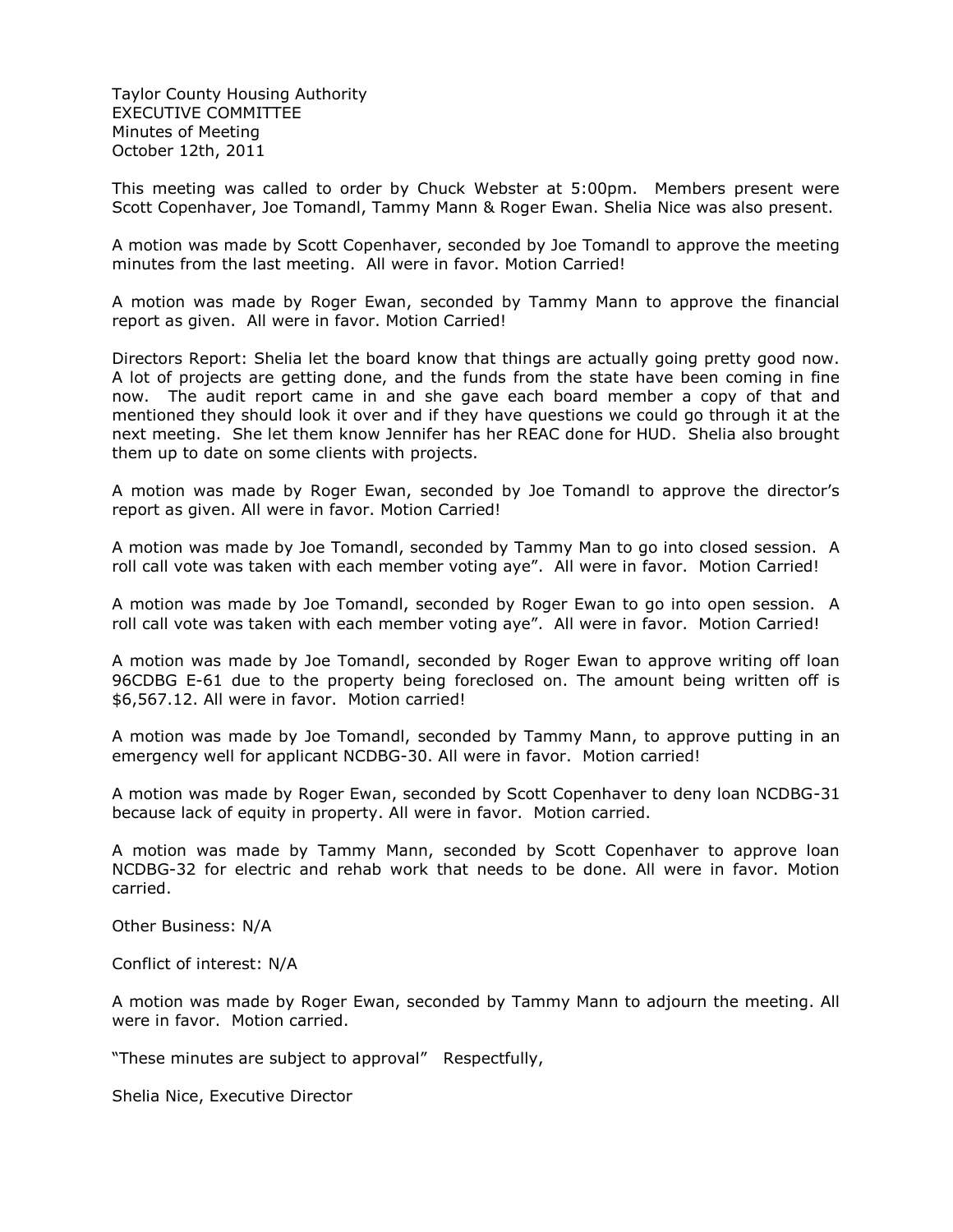Taylor County Housing Authority EXECUTIVE COMMITTEE Minutes of Meeting Sept. 14th, 2011

This meeting was called to order by Chuck Webster at 5:10pm. Members present were Scott Copenhaver, Joe Tomandl, Tammy Mann & Roger Ewan. Shelia Nice was also present.

A motion was made by Roger Ewan, seconded by Joe Tomandl to approve the meeting minutes from the last meeting. All were in favor. Motion Carried!

A motion was made by Joe Tomandl, seconded by Tammy Mann to approve the financial report as given. All were in favor. Motion Carried!

Directors Report: Shelia stated that the funds are finally coming in from the Dept. of Administration. This has not been the Division of Housing issue, it's the DOA. She stated that the check that was supposedly lost from DOA was found at the bank. The bank called to apologize and wanted to meet us in person to do the same. I stated, I appreciated the honesty from them, let's just move forward on this. So at this time a lot of contractors and companies are paid. Shelia asked the board if the Housing Authority could purchase a paper shredder, the one she has is shot. It is at least 8 to 9 yrs old and she paid less than \$20.00 for it so we can't complain about that. Next: Jenni has been working on the REAC financial paper for Section 8. It is very hard and trying to get assistance from HUD has been a mess, we still feel if someone local would take the Section 8 program over it would be very beneficial to our office. We cannot hand it back to HUD because all the clients on the program would not receive assistance any longer. The reason this financial paper work is so hard is due to having to enter all our programs funds on this report also. If we only had Section 8 it would be an easy report.

A motion was made by Tammy Mann, seconded by Joe Tomandl to approve the director's report as given. All were in favor. Motion Carried!

A motion was made by Scott Copenhaver, seconded by Joe Tomandl to approve the purchase of a paper shredder for the office. They stated to purchase a good one. Do not exceed \$80.00 dollars. All were in favor. Motion carried!

Transfer of 2010 CDBG funds: Shelia discussed with the board the 2010 CDBG Grant funds are broke into three areas at this time, Homebuyer, Rehab and Admin funds. The rehab funds for this grant are almost spent out, and there is still \$77,134.00 left in the Homebuyer area. Can she move the remainder \$77,134.00 homebuyer funds into the rehab area due to having a waiting list for rehab work for Taylor County families needing home repairs?

A motion was made by Joe Tomandl, seconded by Roger Ewan to approve moving the Homebuyer funds into the Rehab area seeing there is a need in that area and there are some funds in the HCRI Homebuyers account to assist in down payment. All were in favor. Motion carried!

A motion was made by Scott Copenhaver, seconded by Tammy Man to go into closed session. A roll call vote was taken with each member voting aye". All were in favor. Motion Carried!

A motion was made by Scott Copenhaver, seconded by Joe Tomandl to go into open session. A roll call vote was taken with each member voting aye". All were in favor. Motion Carried!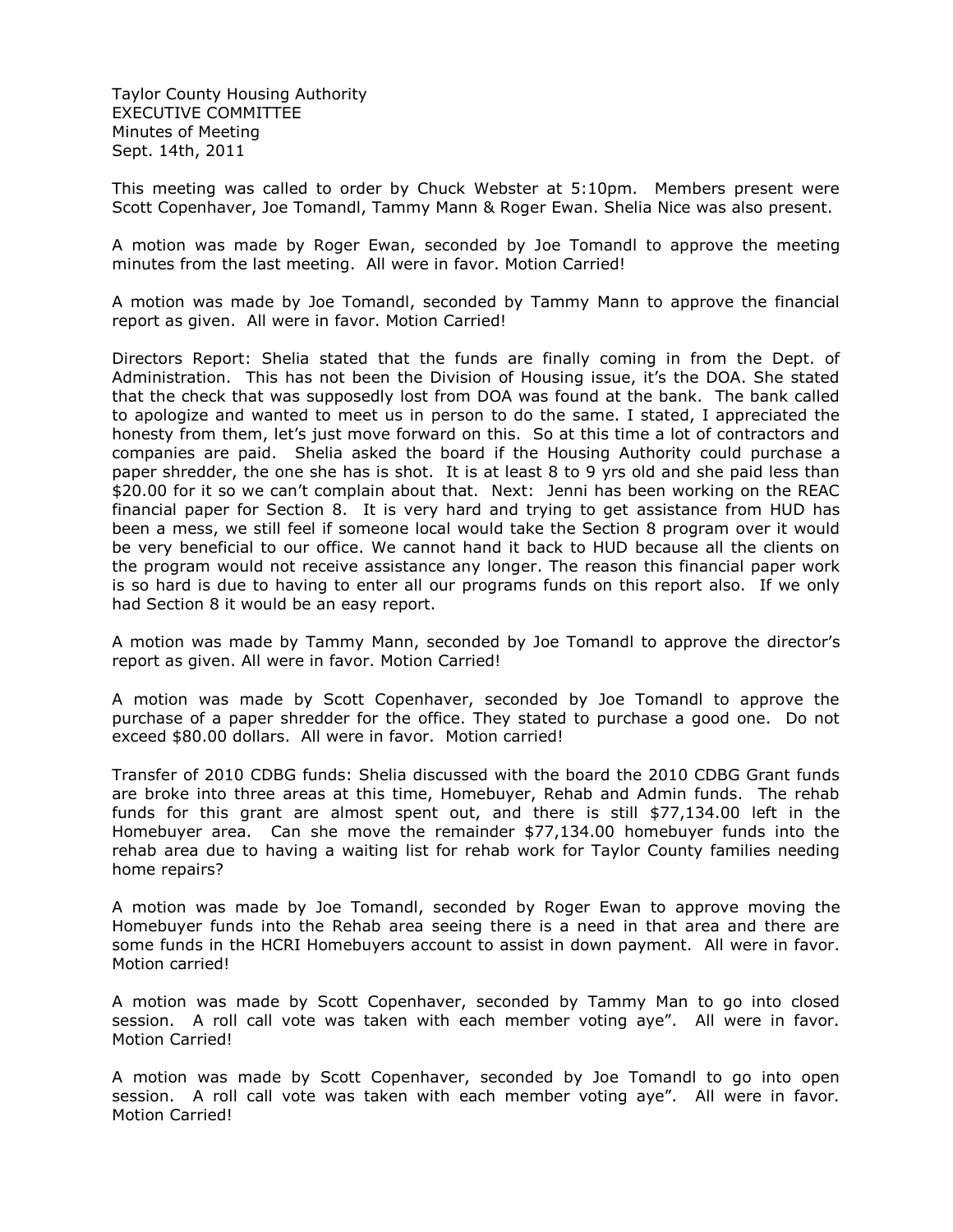A motion was made by Roger Ewan, seconded by Joe Tomandl to approve giving applicant 98-DP9 6 months to sell their property. Do to having to move out of the area because of job relocation. After the 6 months, if it did not sell it will be brought back to the board for further discussion. All were in favor. Motion carried!

A motion was made by Scott Copenhaver, seconded by Tammy Mann, to approve allowing loan applicant 98-79 to move off the property and pay \$200.00 per month until the client can refinance and pay off the rest, so the client can move to have the children when home from work and not having to take the children out of their school district. All were in favor. Motion carried!

A motion was made by Joe Tomandl, seconded by Tammy Mann to approve the subordination request for client 96-R-28 also 2010-15 so the client can replace the roof on their home and install a new wood stove. The client has more than enough equity in the property to cover our loan. All were in favor. Motion carried.

A motion was made by Scott Copenhaver, seconded by Joe Tomandl to approve the subordination request for client 98-77 so the client can replace their existing mobile home with a 2001 mobile home which is in very good condition due to the cost it would be to rehab the existing mobile home. This is the only option affordable to the client and there is still equity left over. All were in favor. Motion carried.

Other Business: N/A

Conflict of interest: N/A

A motion was made by Roger Ewan, seconded by Joe Tomandl to adjourn the meeting. All were in favor. Motion carried.

"These minutes are subject to approval" Respectfully,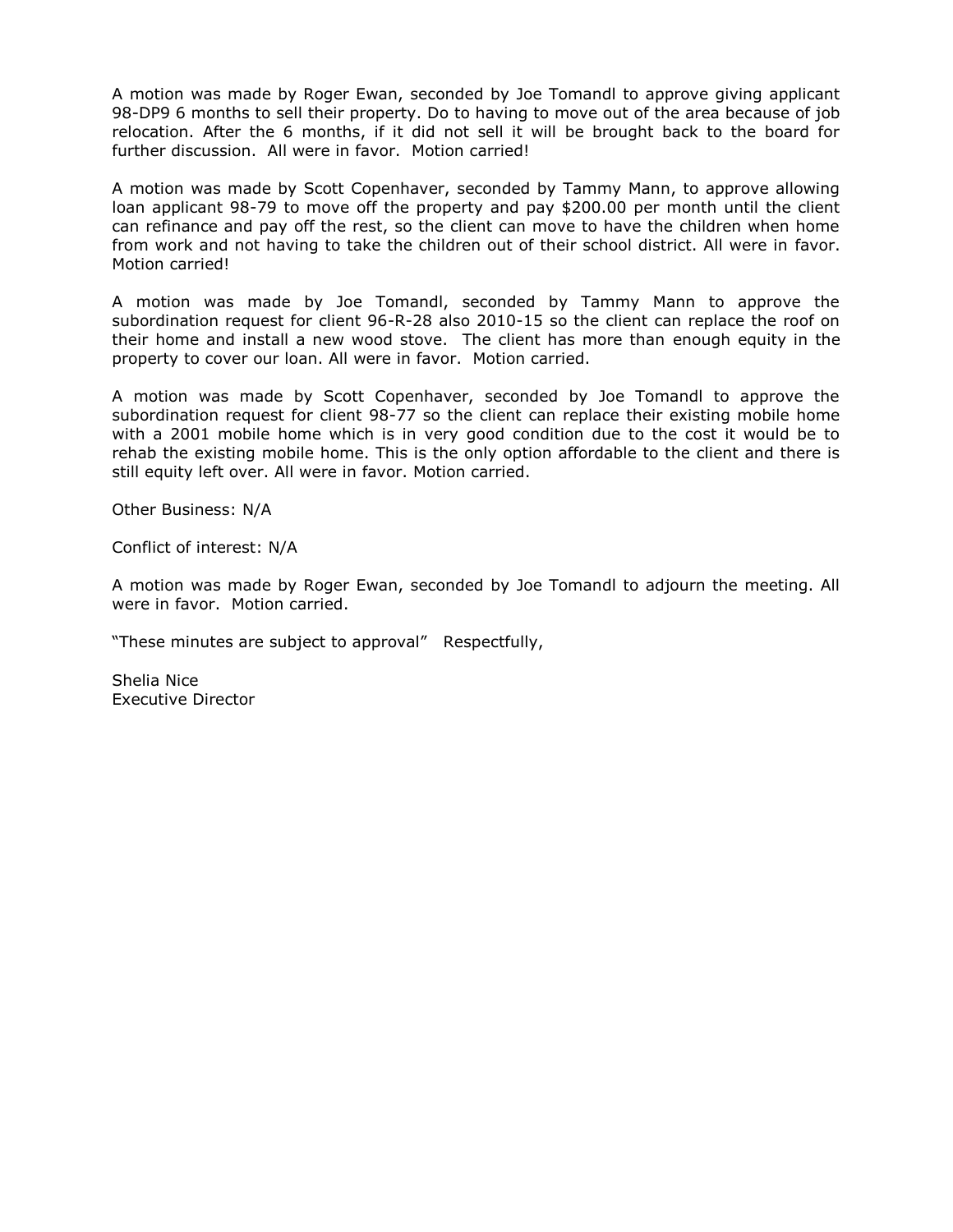Taylor County Housing Authority EXECUTIVE COMMITTEE Minutes of Meeting August 10th, 2011

This meeting was called to order by Chuck Webster at 5:00pm. Members present were Scott Copenhaver, Joe Tomandl, Tammy Mann & Roger Ewan. Shelia Nice was also present.

A motion was made by Roger Ewan, seconded by Scott Copenhaver to approve the revised meeting minutes from the last meeting. All were in favor. Motion Carried!

A motion was made by Joe Tomandl, seconded by Roger Ewan to approve the financial report as given. All were in favor. Motion Carried!

Directors Report: Shelia let the board know that the year budget approval is coming up soon and she submitted a budget in the amount of \$10,750.00 for the Taylor County Housing Authority. Shelia sent the board members a copy of the Obligation Journal for the 2010 grant. She did black out the column with names/numbers of clients. She felt this was a good way for the board members to understand what is going on with the grant. They seemed to appreciate the paper work; it gave them all a full understanding on where the funds are at. Shelia asked if Jennifer could have her raise that she put on hold a few months ago.

A motion was made by Tammy Mann, seconded by Joe Tomandl to approve the raise at this time. It will go into effect starting August  $8<sup>th</sup>$ , 2011. All were in favor. Motion carried.

A motion was made by Joe Tomandl, seconded by Tammy Mann to approve the director's report as given. All were in favor. Motion Carried!

A motion was made by Scott Copenhaver, seconded by Roger Ewan to go into closed session. A roll call vote was taken with each member voting aye". All were in favor. Motion Carried!

A motion was made by Joe Tomandl, seconded by Roger Ewan to go into open session. A roll call vote was taken with each member voting aye". All were in favor. Motion Carried!

A motion was made by Joe Tomandl, seconded by Scott Copenhaver to approve the emergency roof, & finding out the electric problem for loan applicant NCDBG2010 -28 only. All were in favor. Motion carried!

A motion was made by Roger Ewan, seconded by Tammy Mann, to approve loan applicant NCDBG2010-29 for the emergency septic system. All were in favor. Motion carried!

Other Business: N/A

Conflict of interest: N/A

A motion was made by Joe Tomandl, seconded by Tammy Mann to adjourn the meeting. All were in favor. Motion carried.

"These minutes are subject to approval" Respectfully,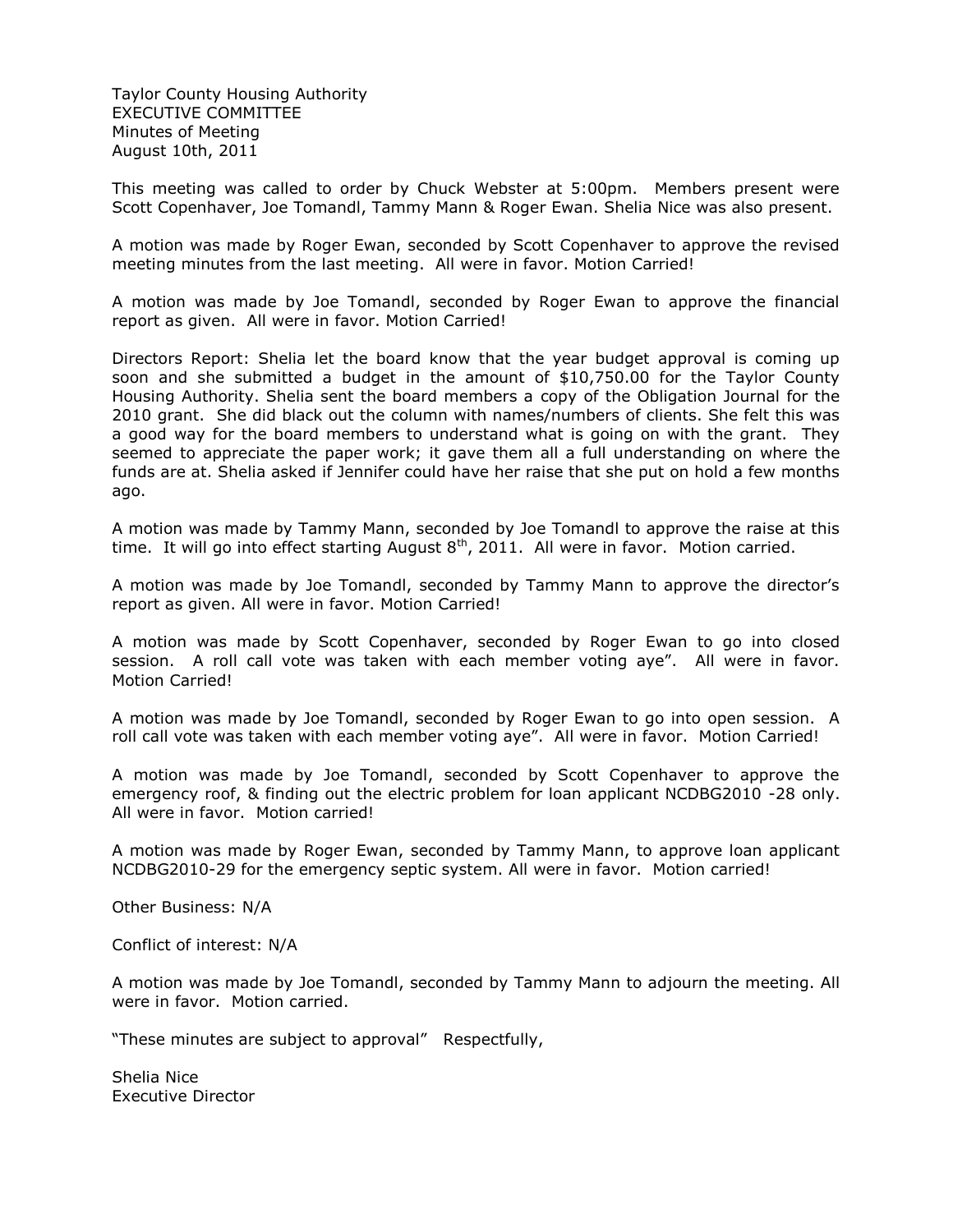Taylor County Housing Authority EXECUTIVE COMMITTEE Minutes of Meeting REVISED: July 13th, 2011

This meeting was called to order by Chuck Webster at 5:01pm. Members present were Scott Copenhaver, Joe Tomandl & Roger Ewan. Shelia Nice was also present.

A motion was made by Scott Copenhaver, seconded by Roger Ewan to approve the minutes from the last meeting. All were in favor. Motion Carried!

A motion was made by Joe Tomandl, seconded by Scott Copenhaver to approve the financial report as given. All were in favor. Motion Carried!

Directors Report: Shelia let everyone know how she thought the New Partnership Government and Real Estate conference was very knowledgeable. Good information from a lot of different areas, banking, state input, and federal input. Then housing areas were also covered. As Jenni stated last month, things have been very busy. That is not a bad thing, we need to spend more.

A motion was made by Roger Ewan, seconded by Joe Tomandl to approve the director's report as given. All were in favor. Motion Carried!

A motion was made by Joe Tomandl, seconded by Roger Ewan to go into closed session. A roll call vote was taken with each member voting aye". All were in favor. Motion Carried!

A motion was made by Joe Tomandl, seconded by Roger Ewan to go into open session. A roll call vote was taken with each member voting aye". All were in favor. Motion Carried!

A motion was made by Joe Tomandl, seconded by Roger Ewan to approve loan applicant NCDBG -25 as brought to the board. All were in favor. Motion carried!

A motion was made by Scott Copenhaver, seconded by Joe Tomandl, to approve loan applicant N2010-26 as brought to the board. The amount is more than normal, but due to health, safety, disabilities and elderly issues this loan is approved. All were in favor. Motion carried!

A motion was made by Joe Tomandl, seconded by Roger Ewan to approve loan application N2010-27 for rehab work to be completed as brought to the board. All were in favor. Motion carried!

A motion was made by Joe Tomandl, seconded by Scott Copenhaver to deny subordinating for loan applicant 08-04 so the client can borrow more funds from the bank to rehab the homes bathroom. All were in favor. Motion carried!

Other Business: N/A Conflict of interest: N/A

A motion was made by Scott Copenhaver, seconded by Joe Tomandl to adjourn the meeting. All were in favor. Motion carried.

"These minutes are subject to approval" Respectfully,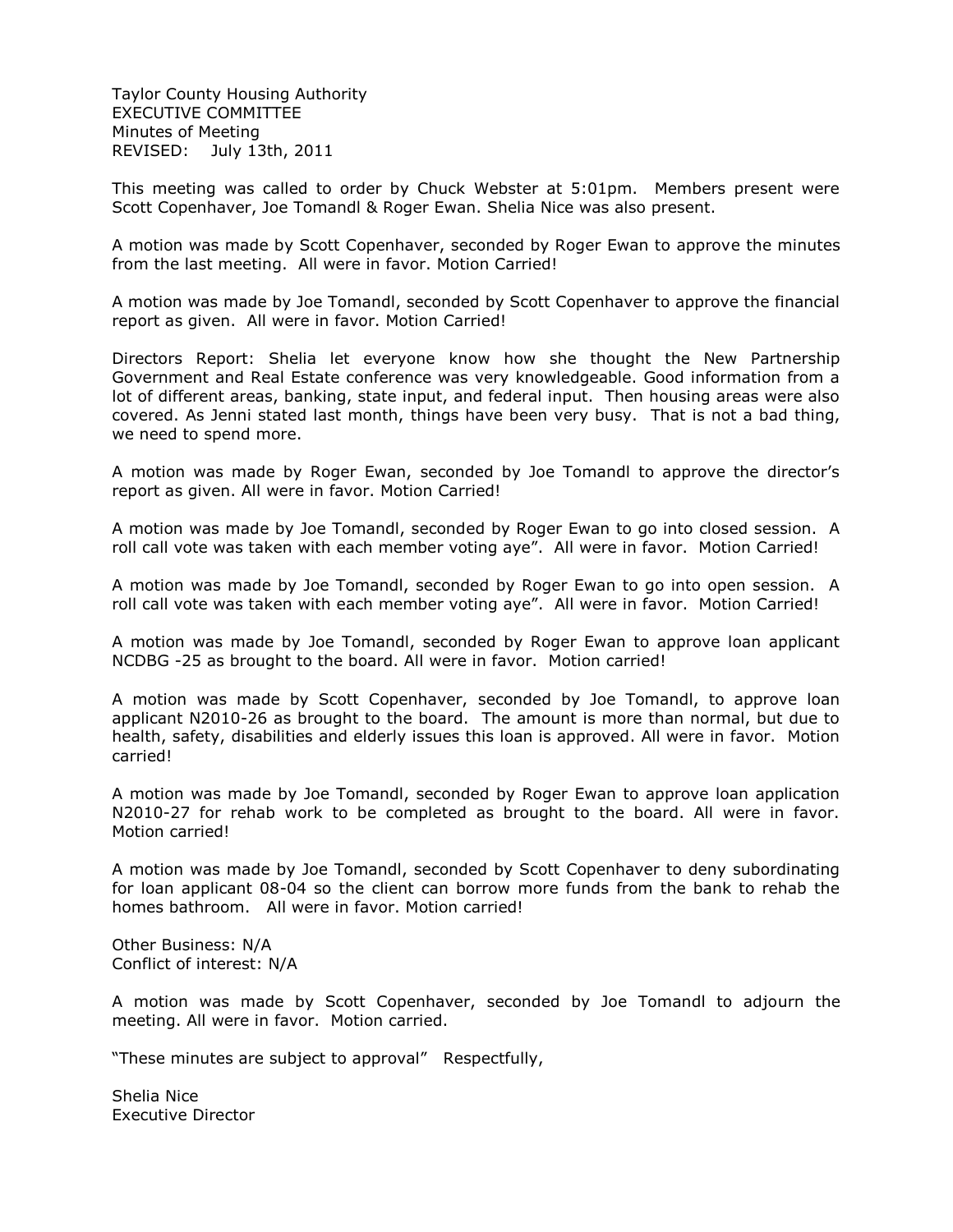Taylor County Housing Authority EXECUTIVE COMMITTEE Minutes of Meeting June 8th, 2011

This meeting was called to order by Chuck Webster at 5:10pm. Members present were Tammy Mann, Joe Tomandl & Roger Ewan. Jennifer Gustum was also present.

A motion was made by Roger Ewan, seconded by Joe Tomandl to approve the minutes from the last meeting. All were in favor. Motion Carried!

A motion was made by Joe Tomandl, seconded by Tammy Mann to approve the financial report as given. All were in favor. Motion Carried!

Directors Report: Jennifer let everyone know that Shelia was at New Partnership Government and Real Estate conference that was approved by Chuck. Loans that had been taken out in the winter have been getting finished and the office has been very busy. The office has also come across some projects that contain asbestos and Northstar who does our testing has been the most helpful with referring a couple companies to work with and all is going better than we expected and is not as expensive as we thought it was going to be. Jon from Schenck is going to be at the office on Tues June  $14^{\text{th}}$ - Wed June  $15^{\text{th}}$  to conduct our audit. Also, I let everyone know that we have been very busy trying to spend the new grant money, however repayments through RLF have been coming in left and right and as of the meeting we have been repaid over \$99,000 since 8/3/2010 which is more than we were paid back in the last 2yrs.

A motion was made by Tammy Mann, seconded by Joe Tomandl to approve the director's report as given. All were in favor. Motion Carried!

A motion was made by Joe Tomandl, seconded by Roger Ewan to go into closed session. A roll call vote was taken with each member voting aye". All were in favor. Motion Carried!

A motion was made by Joe Tomandl, seconded by Roger Ewan to go into open session. A roll call vote was taken with each member voting aye". All were in favor. Motion Carried!

A motion was made by Tammy Mann, seconded by Joe Tomandl to give CDBG 98-79, 6 months to try and sell property and then bring back to the board to check on progress. All were in favor. Motion carried!

A motion was made by Joe Tomandl, seconded by Roger Ewan, to approve loan applicant N2010-20 for a loan homebuyer/closing cost loan. All were in favor. Motion carried!

A motion was made by Tammy Mann, seconded by Roger Ewan to approve loan application N2010-21 for rehab work to be completed. All were in favor. Motion carried!

A motion was made by Joe Tomandl, seconded by Tammy Mann to approve loan applicant N2010-22 for rehab work to be completed. All were in favor. Motion carried!

A motion was made by Tammy Mann, seconded by Roger Ewan, to approve loan applicant N2010-23 for rehab work to be completed. All were in favor. Motion carried!

A motion was made by Joe Tomandl, seconded by Tammy Mann to approve loan N2010-24 for rehab work to be complete. All were in favor. Motion Carried.

Other Business: N/A Conflict of interest: N/A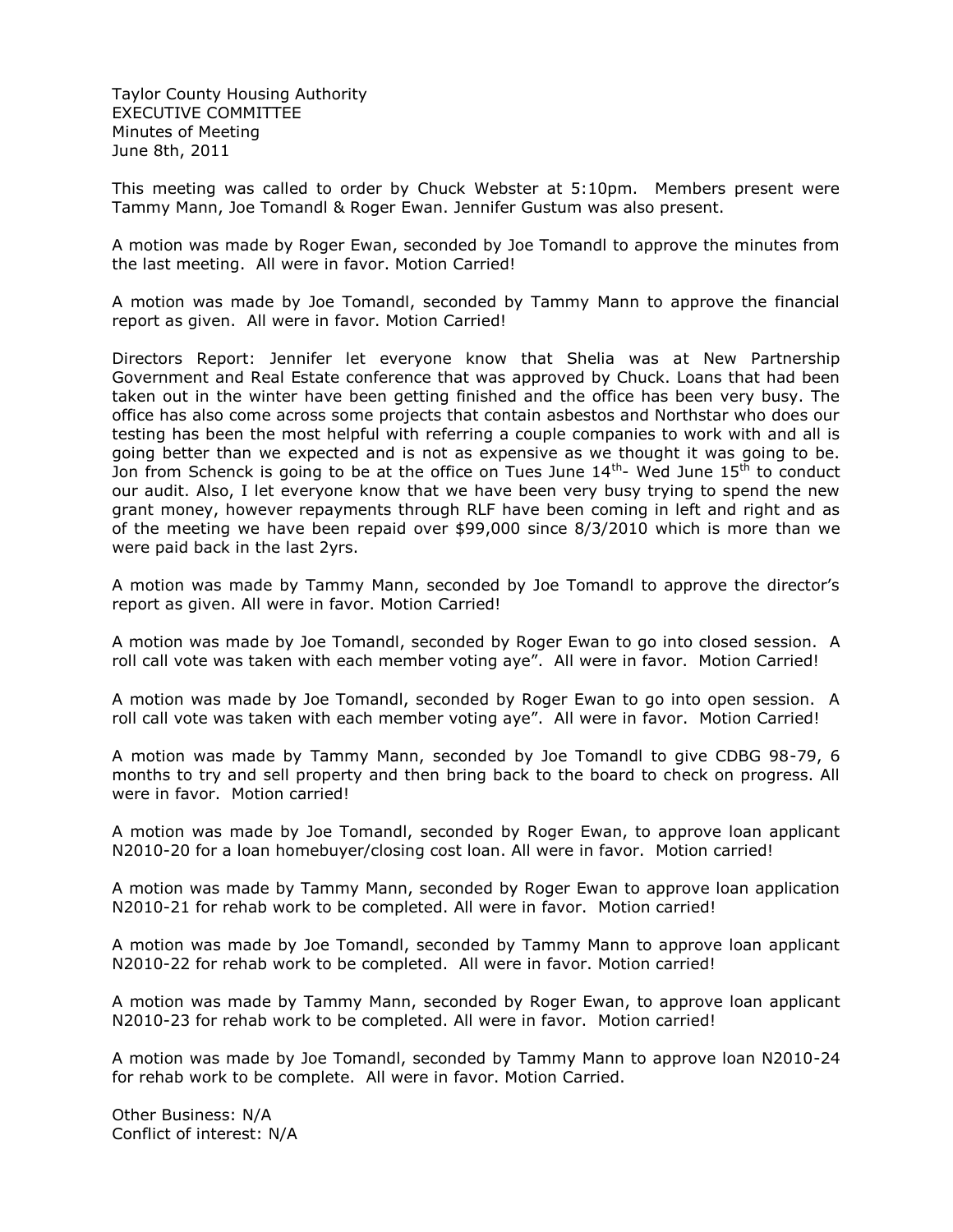A motion was made by Joe Tomandl, seconded by Roger Ewan to adjourn the meeting. All were in favor. Motion carried.

"These minutes are subject to approval" Respectfully,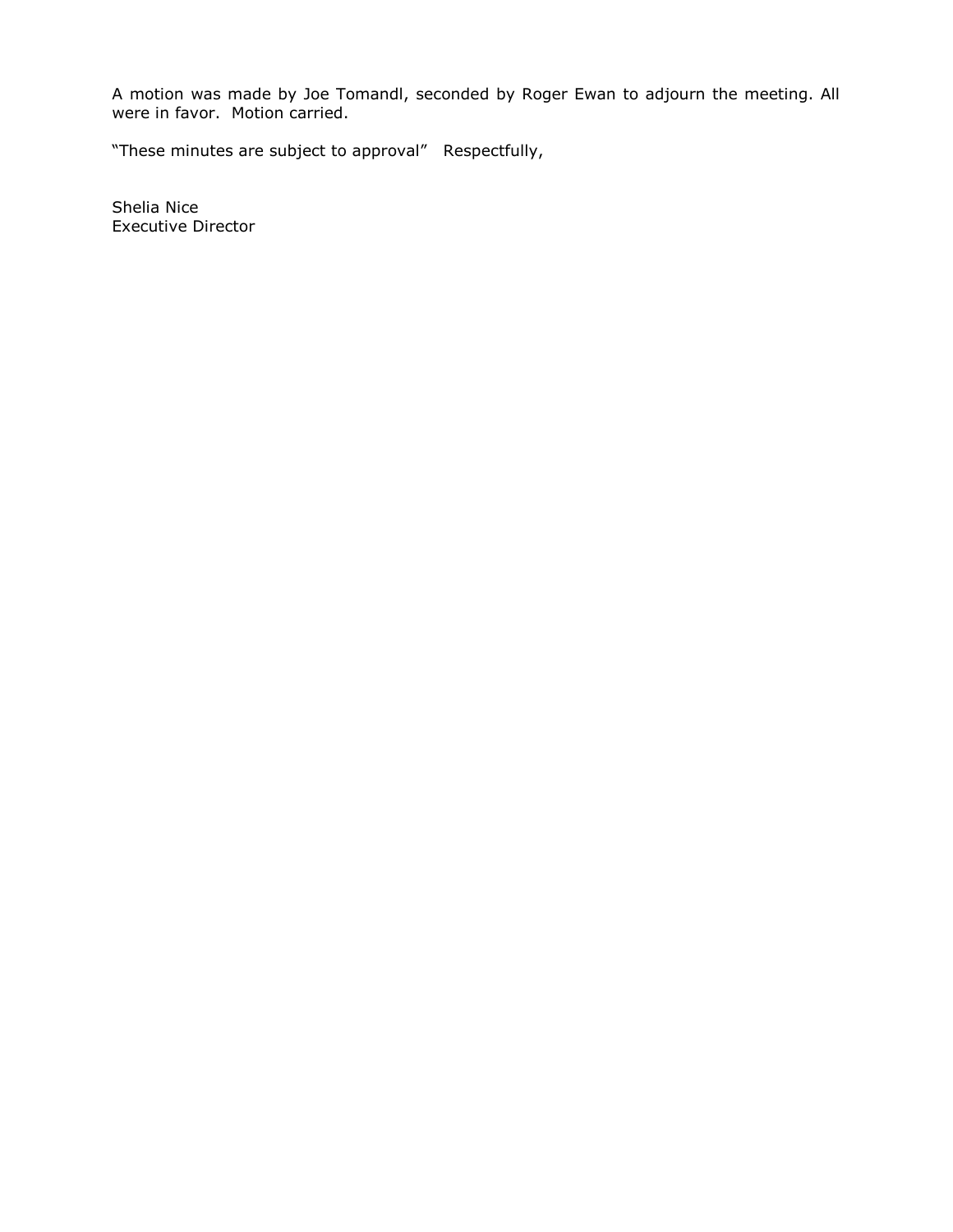Taylor County Housing Authority EXECUTIVE COMMITTEE Minutes of Meeting April 13th, 2011

This meeting was called to order by Chuck Webster at 5:09Pm. Members present were Tammy Mann, & Scott Copenhaver. Shelia Nice was also present.

A motion was made by Tammy Mann, seconded by Scott Copenhaver to approve the minutes from the last meeting. All were in favor. Motion Carried!

A motion was made by Scott Copenhaver, seconded by Tammy Mann to approve the financial report as given. All were in favor. Motion Carried!

Directors Report: Shelia let the board know per talking with Chuck when Al passed a way that a donation of \$100 dollars was given the Beadles family to put towards a Jump River Scholarship fund for college students. Shelia let the board know the state was in to look over the books, and the financial paperwork was completely up to par, but they discussed some other issues I needed to change. Joanna from the state also discussed the contractor we have been having issues with and stated she wished I didn't have it out for him. I informed her immediately that was not the case. This all started over workmanship and paperwork I needed from this contractor. I have would not have issues if he would just do his job like the rest of the contractors. Next Shelia let the board know we received a thank you from Al's family (donation) and the Abiding Care Pregnancy Resource Center (for the old copier).

A motion was made by Scott Copenhaver, seconded by Tammy Mann to approve giving the donation to the Beadles's family to put toward the Jump River Electric Scholarship fund instead of giving flowers. All were in favor. Motion Carried!

A motion was made by Chuck Webster, seconded by Tammy Mann, to have Scott Copenhaver take Al's place signing checks do to Al passing away. All were in favor. Motion carried!

A motion was made by Tammy Mann, seconded by Scott Copenhaver, to approve the director's report as given. All were in favor. Motion carried!

A motion was made by Tammy Mann, seconded by Scott Copenhaver to go into closed session. A roll call vote was taken with each member voting aye". All were in favor. Motion Carried!

A motion was made by Tammy Mann, seconded by Scott Copenhaver to go into open session. A roll call vote was taken with each member voting aye". All were in favor. Motion Carried!

A motion was made by Tammy Mann, seconded by Scott Copenhaver to write of loan CDBG 08-06 in the amount of \$9,440.00, due to the foreclosure on the property. All were in favor. Motion carried!

A motion was made by Chuck Webster, seconded by Tammy Mann to approve subordinating to Fidelity National bank so client CDBG 02-08 can get a lower interest rate. All were in favor. Motion carried!

A motion was made by Scott Copenhaver, seconded by Tammy Mann to approve the whole amount that was brought to the board for loan N2010-13. The client cannot get a loan from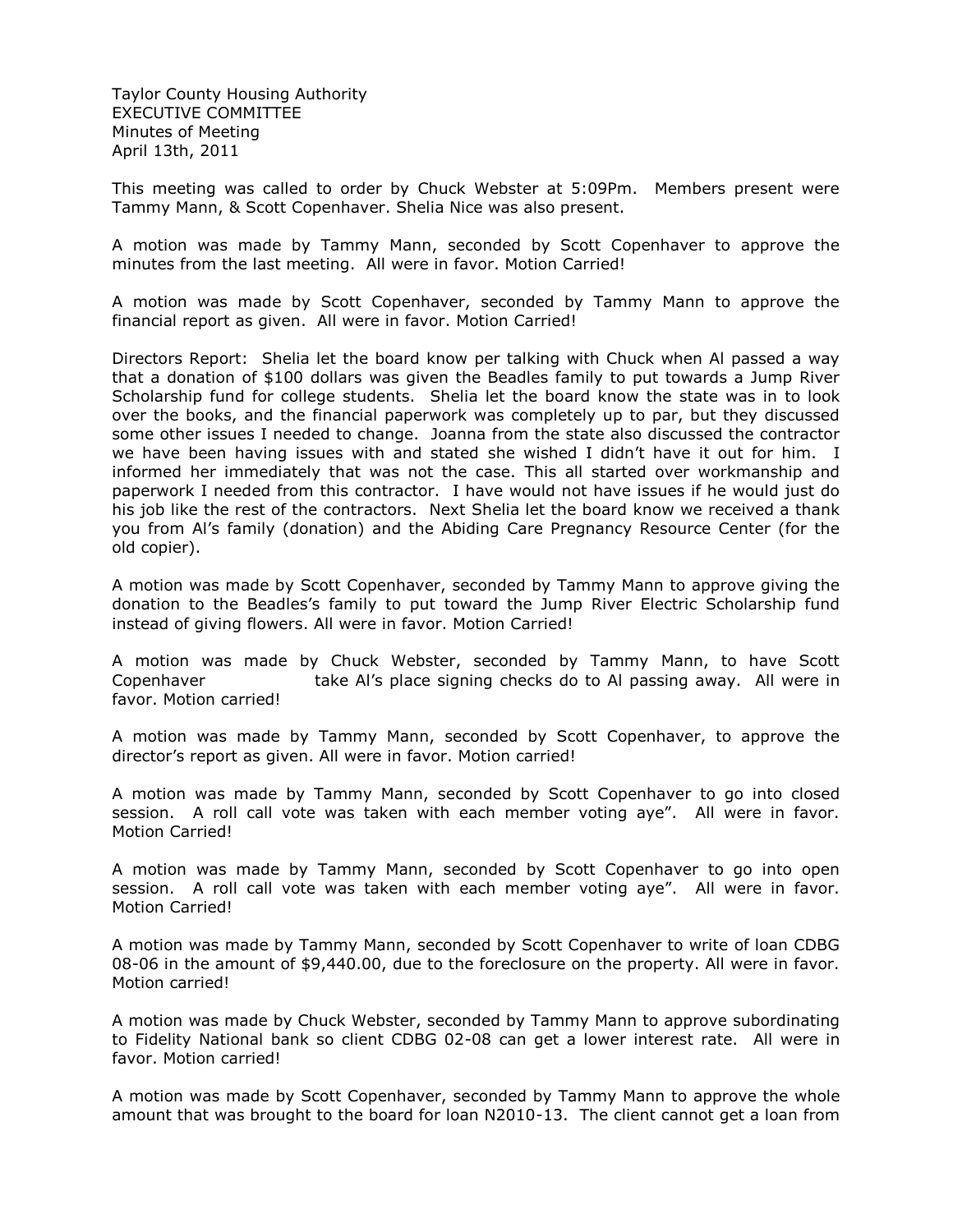the bank because the client cannot afford the payments. So we are to do the rehab work that was on the work write up. All were in favor. Motion Carried!

A motion was made by Chuck Webster, seconded by Tammy Mann, to approve loan applicant N2010-15 for a loan for an emergency septic system and hot water heater. All were in favor. Motion carried!

A motion was made by Scott Copenhaver, seconded by Tammy Mann to approve loan application N2010-16 for a home buyer/closing cost loan and a loan to complete the work that has to be done on the home. All were in favor. Motion carried!

A motion was made by Chuck Webster, seconded by Scott Copenhaver to deny loan applicant N2010-17 because of the fair market value and the Taylor County loan on the property already. Per state guidelines we are not supposed to go over 50% of the fair market value, and this is the case on this project. The board also felt that with the income and no other mortgage on the property these clients could cover the cost of a furnace themselves. All were in favor. Motion carried!

A motion was made by Tammy Mann, seconded by Scott Copenhaver, to approve loan applicant N2010-18 for a home buyer/closing cost loan to purchase a home. All were in favor. Motion carried!

A motion was made by Scott Copenhaver, seconded by Tammy Mann to approve loan NCDBG-19 for rehab work that was brought to the board. All were in favor. Motion Carried.

Other Business: N/A Conflict of interest: N/A

A motion was made by Scott Copenhaver, seconded by Tammy Mann to adjourn the meeting. All were in favor. Motion carried.

"These minutes are subject to approval" Respectfully,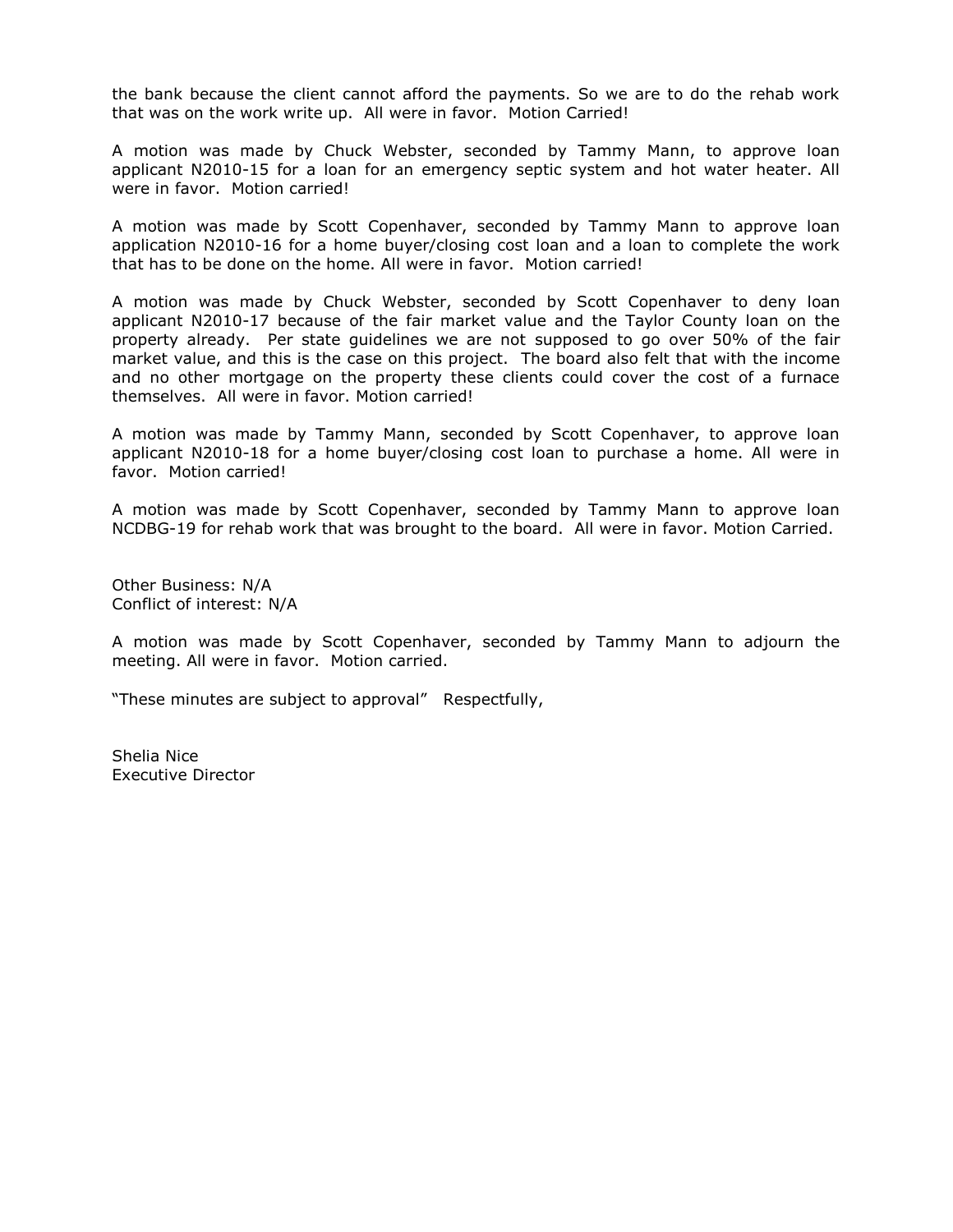Taylor County Housing Authority EXECUTIVE COMMITTEE Minutes of Meeting March 15th, 2011

This meeting was called to order by Chuck Webster at 5:06Pm. Members present were Joe Tomandl, Tammy Mann, & Allen Beadles. Shelia Nice was also present.

A motion was made by Joe Tomandl, seconded by Al Beadles to revise two words in the minutes from the last meeting and then approve the minutes. All were in favor. Motion Carried!

A motion was made by Joe Tomandl, seconded by Tammy Mann to approve the financial report as given. All were in favor. Motion Carried!

Directors Report: Shelia let the board know that she has an employer training meeting on April  $14<sup>th</sup>$  in Wausau to go to. It is giving by the employee trust fund for updates. Next she talked with the board on the retirement contribution rates. We as employees are paying 5% at this time, and the employer is paying 6.6 % what would you like it to change to with the new amount at 11.6%. I did talk with the County; the county was paying all of it, which will be changing very soon. She also discussed fixing some errors on some of the Rib Lake clients mortgages, the cost would be approximately \$120.00. Shelia is working with Bonnie at Northwest Regional Planning.

Shelia let the board know she had found a company that the Housing Authority can purchase insurance on mortgages that the clients do not have covered by insurance. The cost for this insurance will be added to the client's loan. Insurance is required on these mortgages. The clients are in default at the time they do not have insurance so she makes them make payments or pay in full. However she can get something to work with the clients. She did inform the board that if the clients went and purchased insurance on their own we could cancel what we have purchased and they wouldn't be in default any longer.

Shelia talked about issues with a contractor. The same contractor we had discussed at the Dec. 2010 meeting. It all started on a request for payment. She stated that it didn't help matters that she said they only get two payments, when it's three because some funds are held back at the end for a Lead Clearance test that must be done. After the clearance test results come back that they passed, then the contractor gets paid the remainder held back. Shelia did apologize to the contractor for her own error many times. The contractor stated he didn't like the payment method and he wanted it changed, I told him the only one that can change it is the board. He continued to argue for approximately 1  $\frac{1}{2}$  hrs. During that time he also told me how he did not like the bidding process which has been done the same way for at least 13yrs; how he feels we all (people who administer these programs) do things under the table, and how he felt the state wasn't doing anything correctly. I did state to the contractor as I told him once before nobody is forcing him to put bids on these projects. This is the way the program has been run since before my time. I told him I will talk to the board at our next meeting. That is how it ended. The board did discuss at length how we have not had any other complaints or issues in regards to any/all of the things talked about by the contractor listed above. Tammy stated that she is on two housing boards and no other contractor has had complaints either. The board stated some changes need to be made at once so these issues come to an end.

Next Shelia and the board members went over something in the CDBG Policy and Procedure manual that needed to be updated such as sentences being corrected. Payments for bids 3000.00 and under, should read 5000.00 per state guidelines. Progress payments should read 3 as stated on our contracts, instead of 2.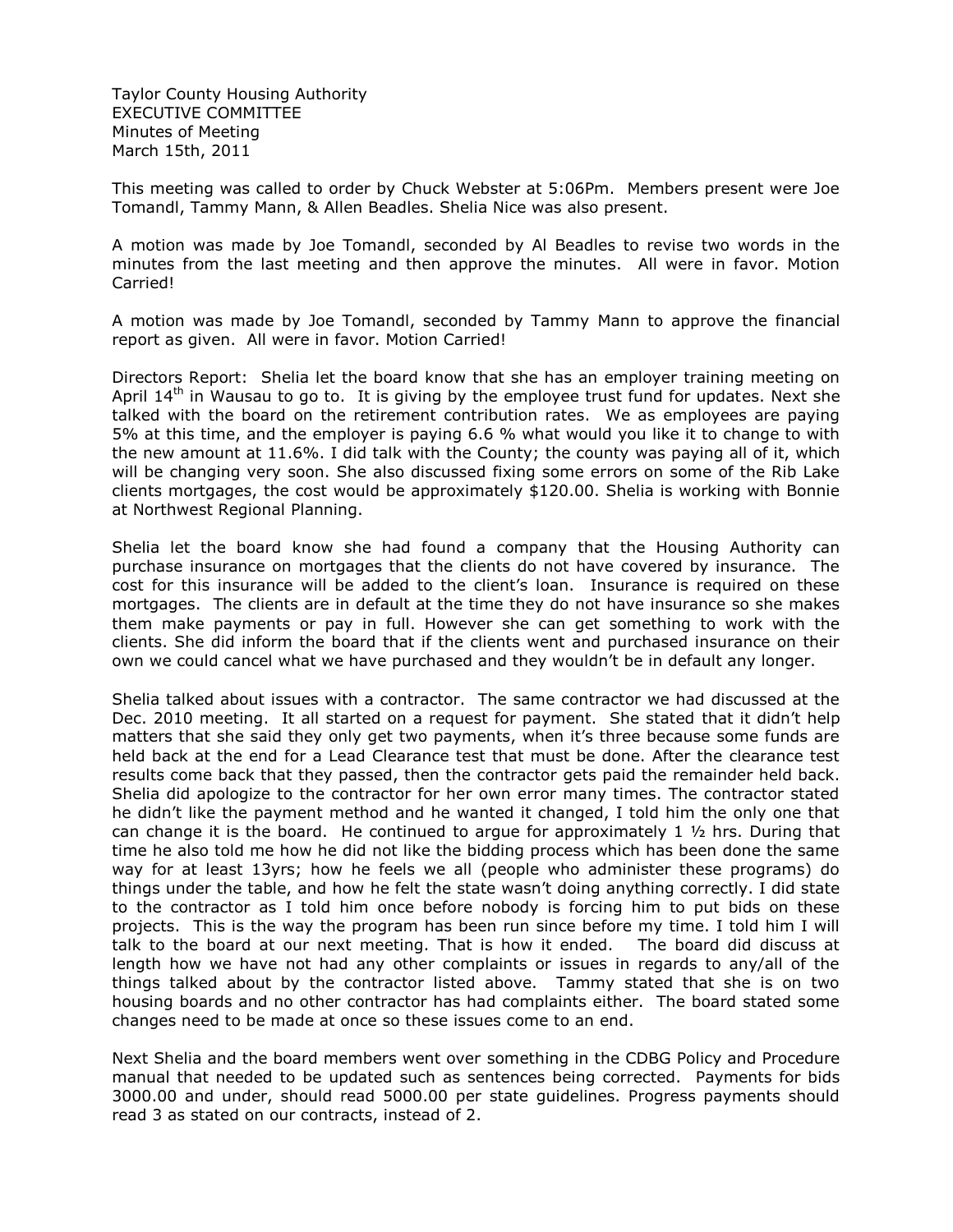A motion was made by Tammy Mann, seconded by Joe Tomandl, to approve the director's report as given. All were in favor. Motion carried!

A motion was made by Tammy Mann, seconded by Al Beadles, to have the employee's pay 5.8% and the employer pay 5.8% to the WI Retirement/employee's trust fund. All were in favor. Motion carried!

A motion was made by Al Beadles, seconded by Tammy Mann to approve spending the funds to fix some errors on Rib Lake files. All were in favor. Motion carried!

A motion was made by Joe Tomandl, seconded by Al Beadles to deny adding more payments to a contractor per job contract, 3 payments is all the contractor can receive per contract. All CDBG/state regulations must be followed when payment requests are handed in to the office. Shelia should also make corrections in the CDBG Policy and Procedure manual as discussed above, by fixing sentences, changing the area bids \$3000.00 and under to read \$5000.00 and under. But also add to the manual per state recommendations, clients bids will no longer be sent to all contractors on the Housing Authorities contractors list, the list of contractors will now be mailed to the clients after the H. A. Board approves a loan for them, the clients will put in writing which contractors they want bids to be sent to, with the clients signature on this document and then the Housing Authority administrator will send the bids to only those contractors. Also add that the contractors will now have a three strikes you're out rule added to the new paperwork they will need to sign to stay on the contracts list for working with the Housing Authority clients. This will be better explained in the policy and procedures manual. The contractors themselves will need to sign a new document stating they agree with these changes to stay on the list. All were in favor. Motion Carried!

A motion was made by Al Beadles, seconded by Tammy Mann to go into closed session. A roll call vote was taken with each member voting aye". All were in favor. Motion Carried!

A motion was made by Joe Tomandl, seconded by Tammy Mann to go into open session. A roll call vote was taken with each member voting aye". All were in favor. Motion Carried!

A motion was made by Al Beadles, seconded by Tammy Mann to deny loan application 2010 CDBG -10, due to the extensive work that needs to be done to the home just to have it clean, safe and sanitary. All were in favor. Motion carried!

A motion was made by Joe Tomandl, seconded by Tammy Mann to approve loan application 2010-11 as brought to the board. All were in favor. Motion carried!

A motion was made by Al Beadles, seconded by Joe Tomandl to approve loan application 2010-12 as brought to the board. All were in favor. Motion carried!

A motion was made by Tammy Mann, seconded by Joe Tomandl to approve loan applicant 2010-13 for a loan up to \$22,500, if the client can get a loan for the remainder amount. All were in favor. Motion carried!

A motion was made by Al Beadles, seconded by Joe Tomandl, to approve loan applicant 2010-14 for a loan as brought to the board. All were in favor. Motion carried!

Other Business: N/A Conflict of interest: N/A

A motion was made by Joe Tomandl, seconded by Al Beadles to adjourn the meeting. All were in favor. Motion carried.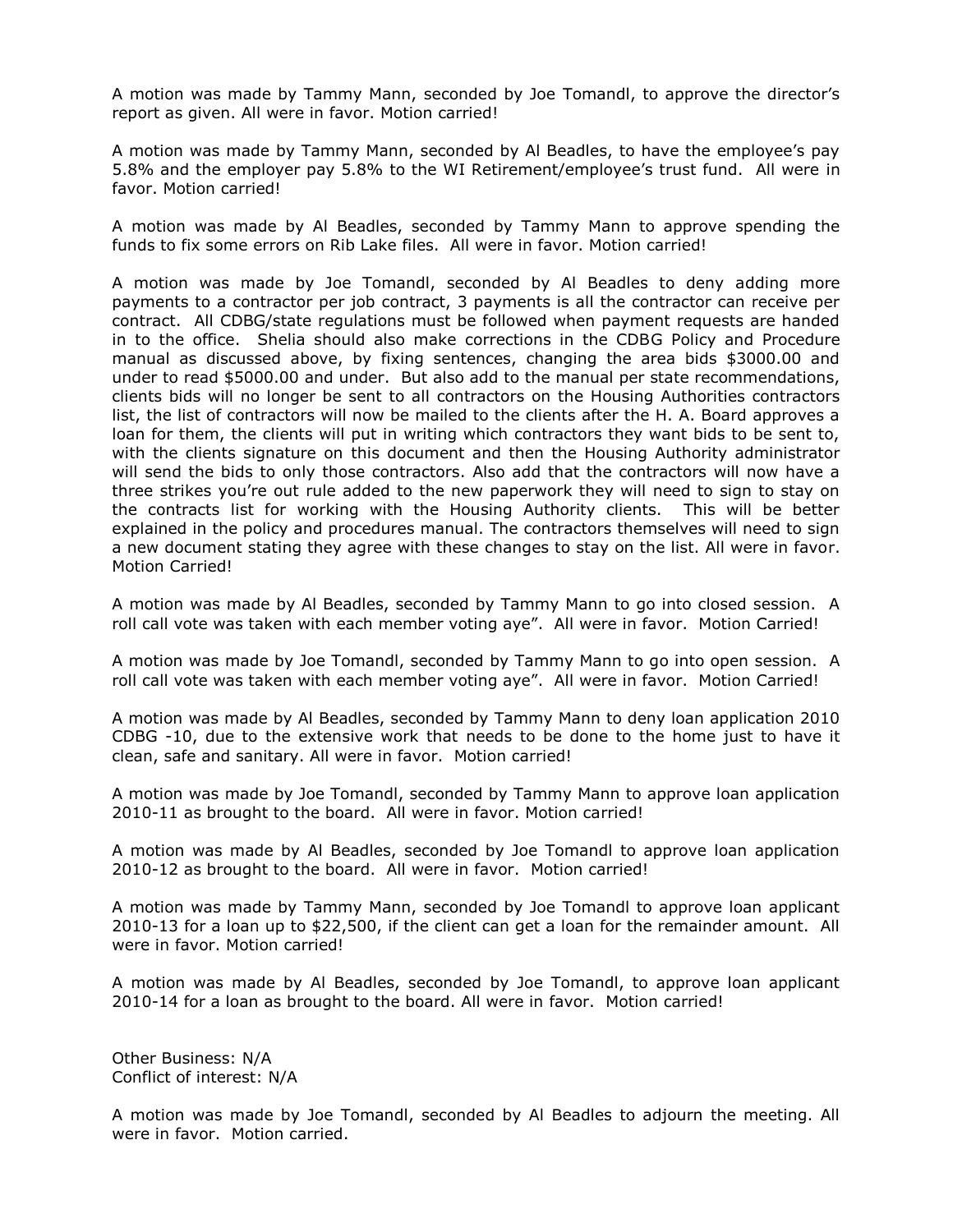"These minutes are subject to approval" Respectfully,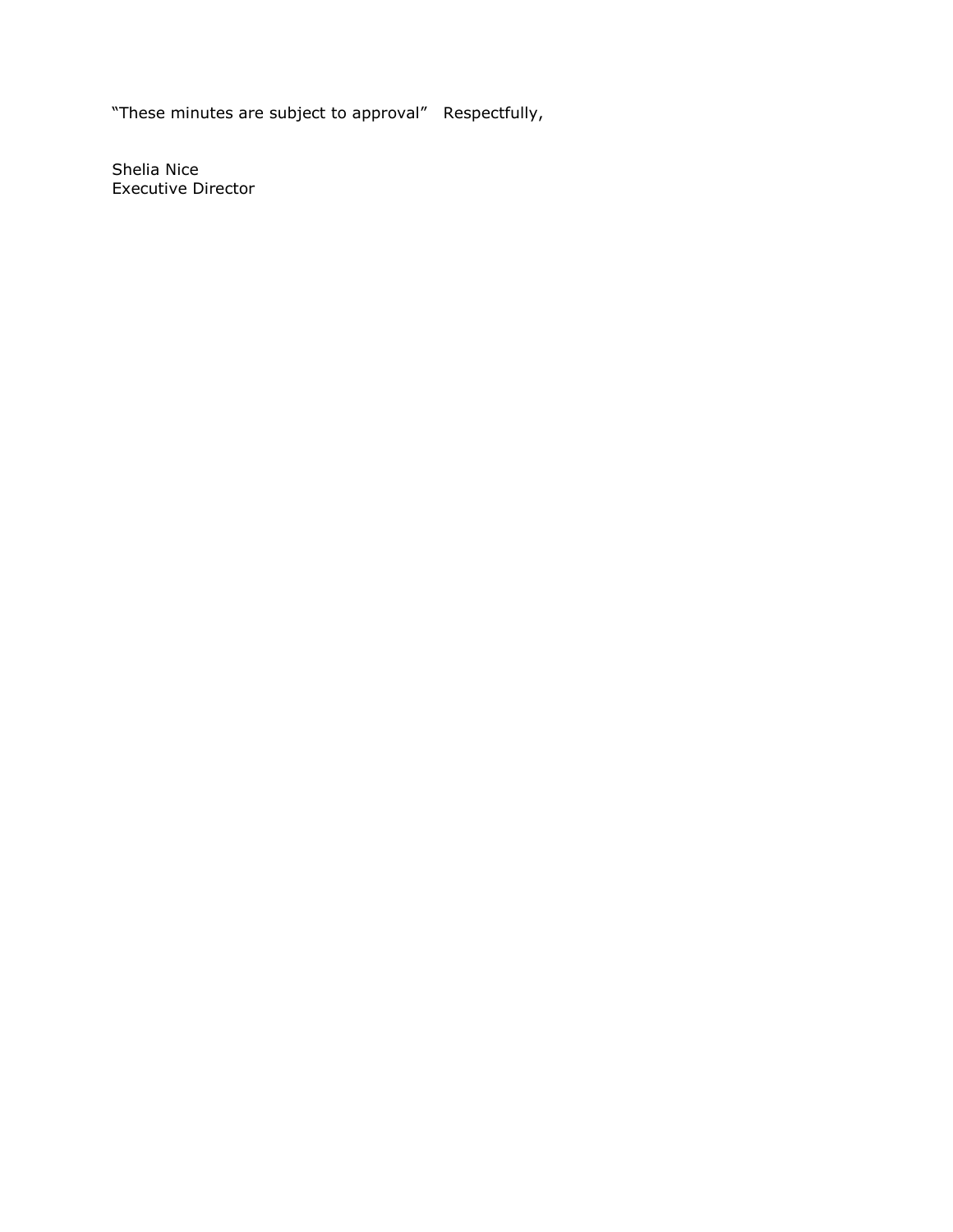Taylor County Housing Authority EXECUTIVE COMMITTEE Minutes of Meeting January  $12<sup>th</sup>$ , 2011

This meeting was called to order by Chuck Webster at 5:00Pm. Members present were Joe Tomandl, Scott Copenhaver, Tammy Mann, & Allen Beadles. Shelia Nice was also present.

A motion was made by Al Beadles, seconded by Joe Tomandl to revise two words in the minutes from the last meeting and then approve the minutes. All were in favor. Motion Carried!

A motion was made by Scott Copenhaver, seconded by Joe Tomandl to approve the financial report as given. All were in favor. Motion Carried!

Directors Report: Shelia explained to the board that in November & December her and Jenni were busy checking on insurance issues with clients and also checked out some properties that were on this list. At this time they are working on payment arrangements, or full collection from some of the clients for not following their mortgage guidelines. Next, Shelia wanted to know if she could carry over 16.48hrs of vacation she did not use in 2010, into 2011. Shelia discussed with the board the Contribution rates for retirement, and wanted to know where to take the .60 adjustment from, employee side or employer side. She also discussed the Continuum of Care organizational meetings, and let them know that the organization is at the point of starting paperwork for a transitional living facility organization. She asked the board if they would donate the cost of mileage for her to do the Point in time homeless count on January 26<sup>th</sup> between the hours of 4pm – 8am for the COC. Tammy Mann brought up the situation with the contractor discussed at the last meeting, asking what is going on with him. She stated he did call and talked with her again after the last meeting. I stated that I did receive the insurance paperwork I needed and the last project they worked on looked good. I did let him know it needs to stay that way.

A motion was made by Joe Tomandl, seconded by Tammy Mann, to allow Shelia to carry over her vacation hours, to pay for the mileage cost for Shelia to do the Point in time homeless count and as for Retirement contribution see what Taylor County is doing and follow their adjustments and to approve the director's report. All were in favor. Motion carried!

A motion was made by Al Beadles, seconded by Joe Tomandl to go into closed session. A roll call vote was taken with each member voting aye". All were in favor. Motion Carried!

A motion was made by Joe Tomandl, seconded by Scott Copenhaver to go into open session. A roll call vote was taken with each member voting aye". All were in favor. Motion Carried!

A motion was made by Scott Copenhaver, seconded by Al Beadles to approve loan application 2010 CDBG -9 for the work order brought in for approval. All were in favor. Motion carried!

A motion was made by Joe Tomandl, seconded by Tammy Mann to approve writing of loan E-18 in the amount of \$22,636.36, due to the property being foreclosed on. All were in favor. Motion carried!

A motion was made by Al Beadles, seconded by Joe Tomandl to have HOME client 07-02 get the home ready to put back on the market to sell by May. They understand the situation the client is in however, it needs to go back up for sale with a realtor. All were in favor. Motion carried!